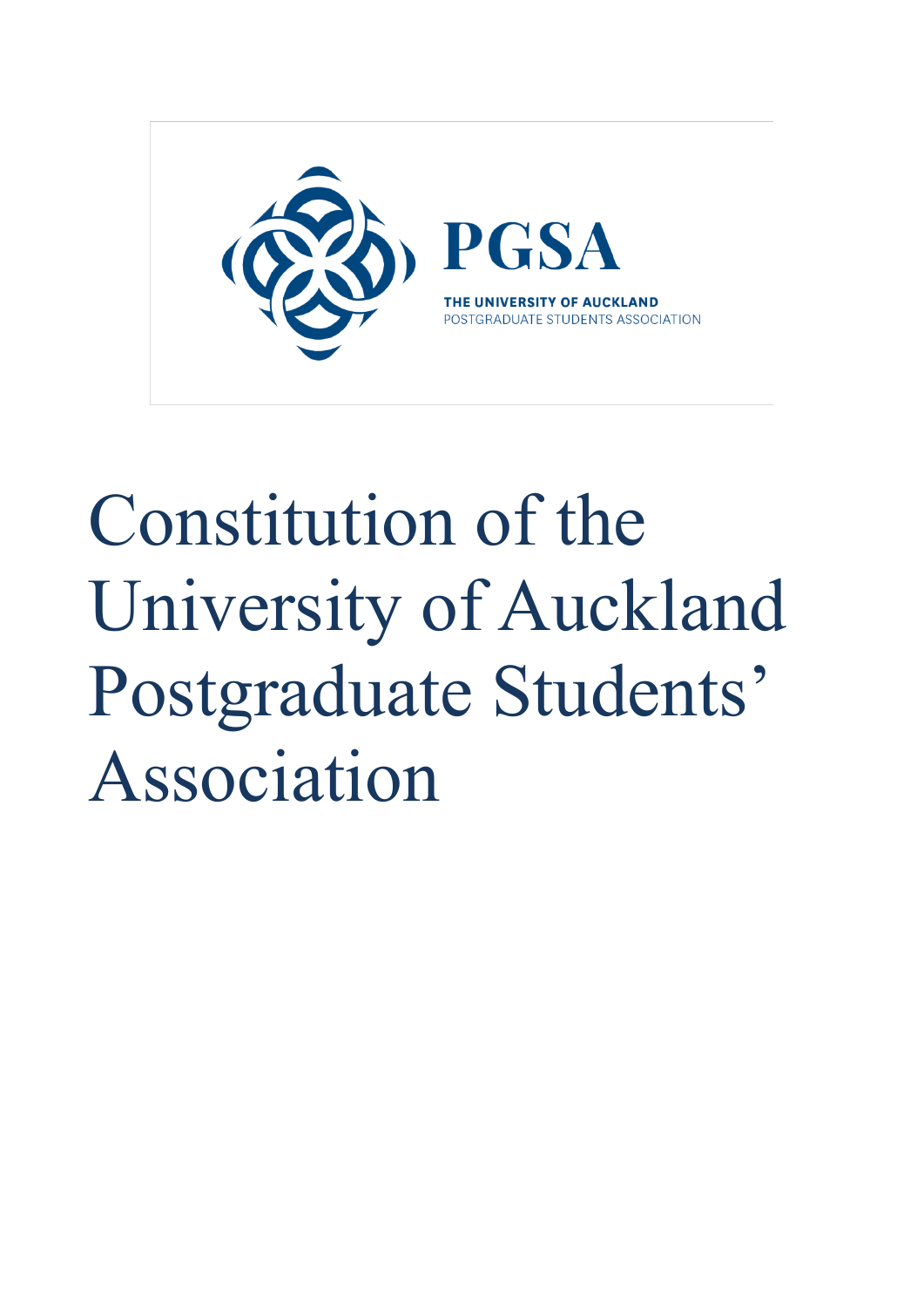#### 1. CONSTITUTION AND NAME

1.1 The University of Auckland Postgraduate Students' Association is constituted by resolution dated XXXX.

#### 2. DEFINITIONS

2.1 In these Articles, unless the context otherwise requires:

"Affiliated Organization" means an organization affiliated to the PGSA under Article 10;

**³Affiliated Postgraduate Student Organization´** means an Affiliated Organization which represents the Postgraduate Students of a University Faculty or sub-Faculty division;

**³Board´** is the Governing Board as constituted under Article 13;

**³Faculty´** means a Faculty of the University referred to as such in its Calendar;

**³Office Bearer´** means President, Academic Vice President, Student Engagement Vice President, Secretary, Treasurer, Events Head, or Communications Head, as appointed in terms of section 13.15;

**³Executive Committee´** means President, Academic Vice President, Student Engagement Vice President, Secretary, Treasurer and other such members, appointed by the Board;

**³Postgraduate Student´** means a person duly enrolled at the University in a course of study at a higher level than that of a bachelor's degree;

**"Member"** is a person in accordance with section 5;

**"PGSA"** means the Postgraduate Students' Association Incorporated, constituted by this Constitution;

**³Term´** has the meaning given to it in Article 13.12;

**"Post"** means to inform by written post or email or any other method the board may deem appropriate;

**³University´** means The University of Auckland/ Te Whare WƗnanga o TƗmaki Makaurau.

#### 3. OBJECTIVES

- 3.1 The objectives of the PGSA are to:
	- (a) Represent postgraduate students, collectively and individually, in matters pertinent to the postgraduate experience;
	- (b) Promote and represent the interests and well-being of postgraduate students;
	- (c) Promote the development of a postgraduate culture and community at the University, both nationally and internationally;
	- (d) Provide a means of communication between postgraduate students and;
		- a. The academic community and the administration of the University, the Auckland University Students' Association, the New Zealand University Students' Association, and other academic and student bodies; and
		- b. Private organizations, government departments, parliamentary representatives, and

the community at large;

(e) Promote and nurture research links with industry, private organizations, former PGSA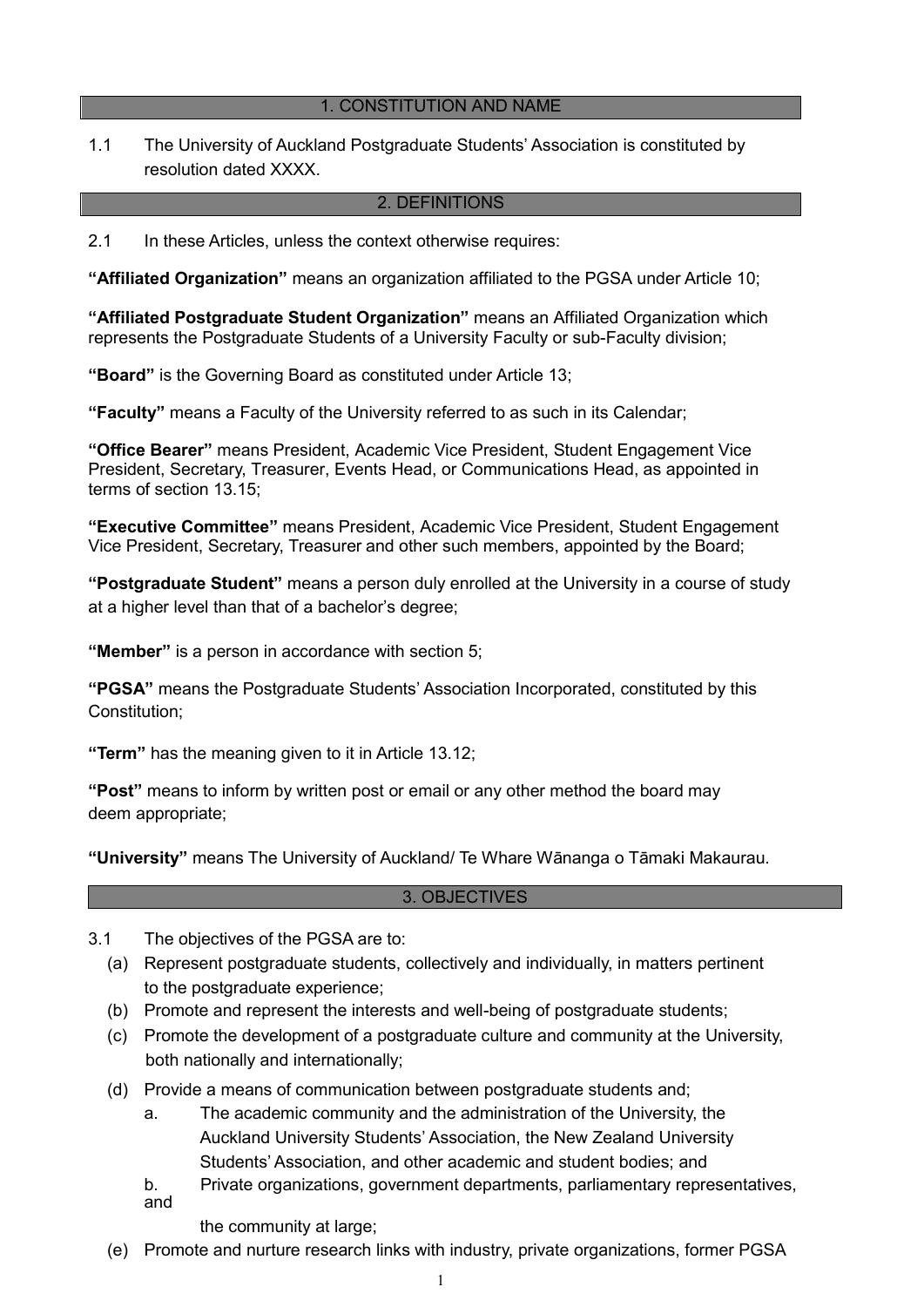members and public organizations;

- (f) Publicize and promote the need for postgraduate study to the community at large, and to the private and public organizations;
- (g) Encourage Faculty-based postgraduate societies;
- (h) Perform other activities conducive to the attainment of any of the above objectives, or to the integrity and sustainability of the PGSA.
- 3.2 Notwithstanding any other provision, the PGSA shall not expend any money: (a) Other than to further purposes recognized by law, nor;
	- (b) For the sole personal or individual benefit of any member.

#### 4. POWERS

4.1 In addition to its statutory powers, the PGSA may:

(a) Use PGSA funds to pay the costs and expenses of furthering or carrying out its objectives; and

- (b) Exercise all the powers that a trustee might exercise; and
- (c) Invest in any investment in which a trustee might invest;
- (d) With the sanction of a resolution (see section 13.27) passed at a Board meeting, raise money for any of the objectives of the PGSA;
- (e) Employ or engage staff, advisors, or other people and pay their wages, salaries and/or their expenses;

(f) Enter into any arrangement or contract with any individual, corporate body, or government department;

- (g) Select or nominate members of the PGSA, or other postgraduate students, as a representative of Postgraduate students on committees within the University and elsewhere that have provision for such a representative;
- (h) Seek verification from the University of postgraduate enrolment of members;
- (i) Do all other things that in the opinion of the PGSA will further its objectives.

## 5. PGSA MEMBERSHIP

- 5.1 Membership in the PGSA is as follows:
	- (a) A member is:
		- a. A Postgraduate Student; or
		- b. Any other student enrolled at the University who is pursuing a course of study that entails research at the postgraduate level or who asserts other grounds for such membership;
		- c. And who, in all cases, is admitted as such under Article 6 and has not ceased to be a member under Article 7.
	- (b) The board may confer membership on any other individual that the board may deem appropriate by resolution;
- 5.2 All members shall promote the interests and the objects of the PGSA and shall do nothing to bring the PGSA into disrepute.

## 6. ADMISSION OF PGSA MEMBERS

6.1 Applicants for membership as members shall complete any application form provided (and supply such information as may be required) by the Board.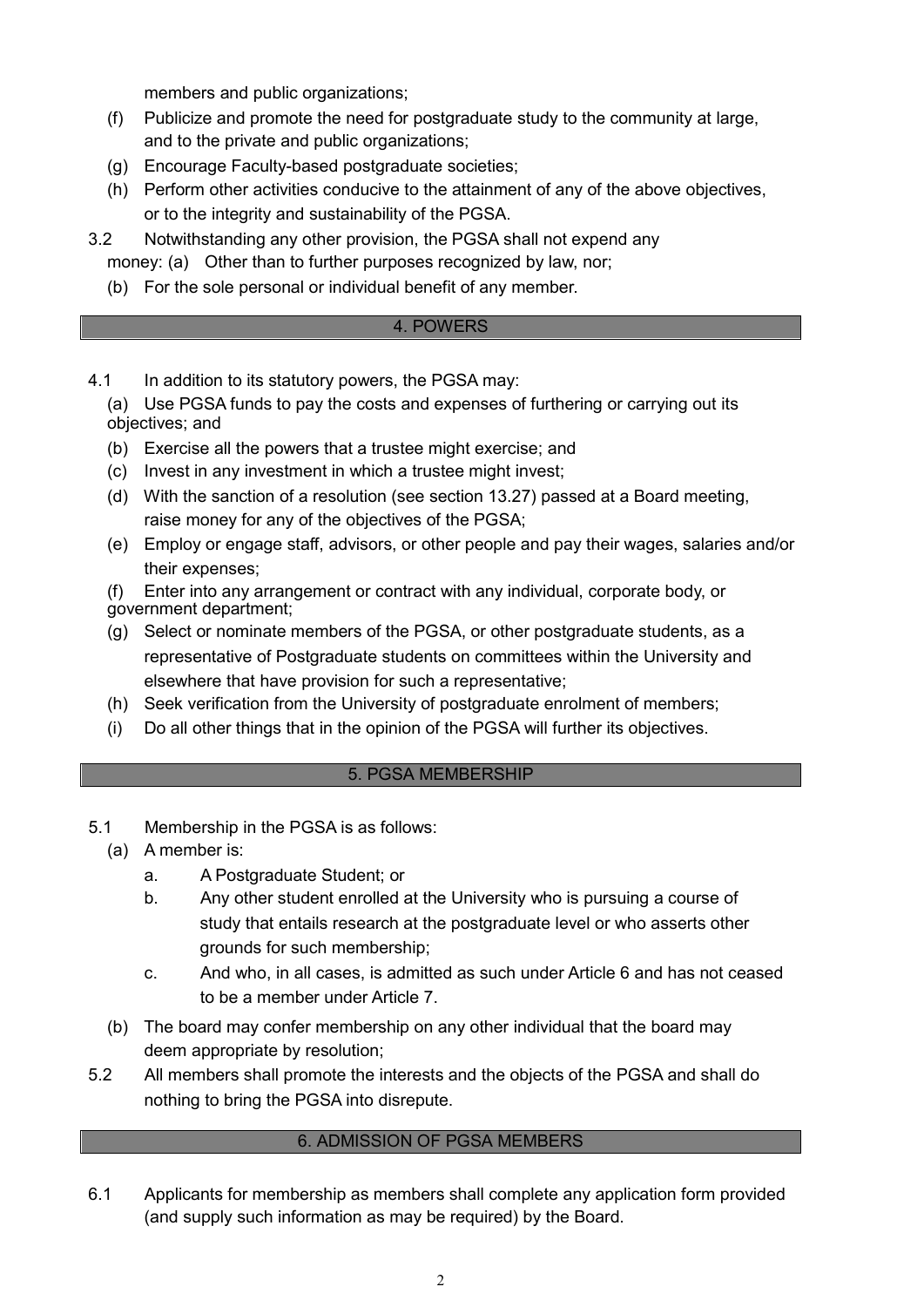- 6.2 The board may designate a person, a Membership Officer, to certify the applications as valid.
- 6.3 The Board shall have complete discretion whether or not to admit an applicant for membership and shall advise the applicant of its decision which shall be final.

#### 7.TERMINATION OF PGSA MEMBERSHIP

- 7.1 Membership of the PGSA terminates:
	- (a) When the member is no longer currently enrolled at the University, and has chosen to unsubscribe from the PGSA newsletter; or
	- (b) When the member who wishes to terminate their membership of the PGSA notifies the Membership Officer in writing, whereupon termination takes effect on receipt of notice.
- 7.2 A member who has acted in a way that is not in the best interests of the PGSA may be expelled by a two-thirds majority of members present and voting at a Board meeting. The member whose expulsion is proposed must be given:
- (a) Written notice of the proposed expulsion and the reasons for it at least twenty-eight days before the date set for the meeting to consider expulsion;
- (b) An opportunity to be heard at that meeting.

#### 8. REGISTER OF MEMBERS AND PRIVACY

- 8.1 The register of current members will include at least the following details of each member: name, faculty, degree, University of Auckland student ID number, email address, date of joining and tentative date of graduation.
- 8.2 The register will be kept for purposes of the PGSA only and for other purposes as required by law.

#### 9. SUBSCRIPTION AND LEVIES

- 9.1 The annual subscription of membership, and any amount payable on joining the PGSA, may be set by the resolution of the Board.
- 9.2 The Board by resolution may impose a levy or levies for PGSA activities for which funding is required on interested members only.
- 9.3 Any member failing to pay a levy imposed by the Board in terms of Article 9.2 shall not be entitled to participate in the PGSA activity for which the levy was imposed.

#### 10. AFFILIATED ORGANIZATIONS

- 10.1 An organization may become affiliated with PGSA if the PGSA is satisfied that the objectives of that Organization are in general agreement with those of the PGSA. Any such application must be made as a formal request to the Board.
- 10.2 An Affiliated Postgraduate Student Organization shall have the right to be represented on the Board.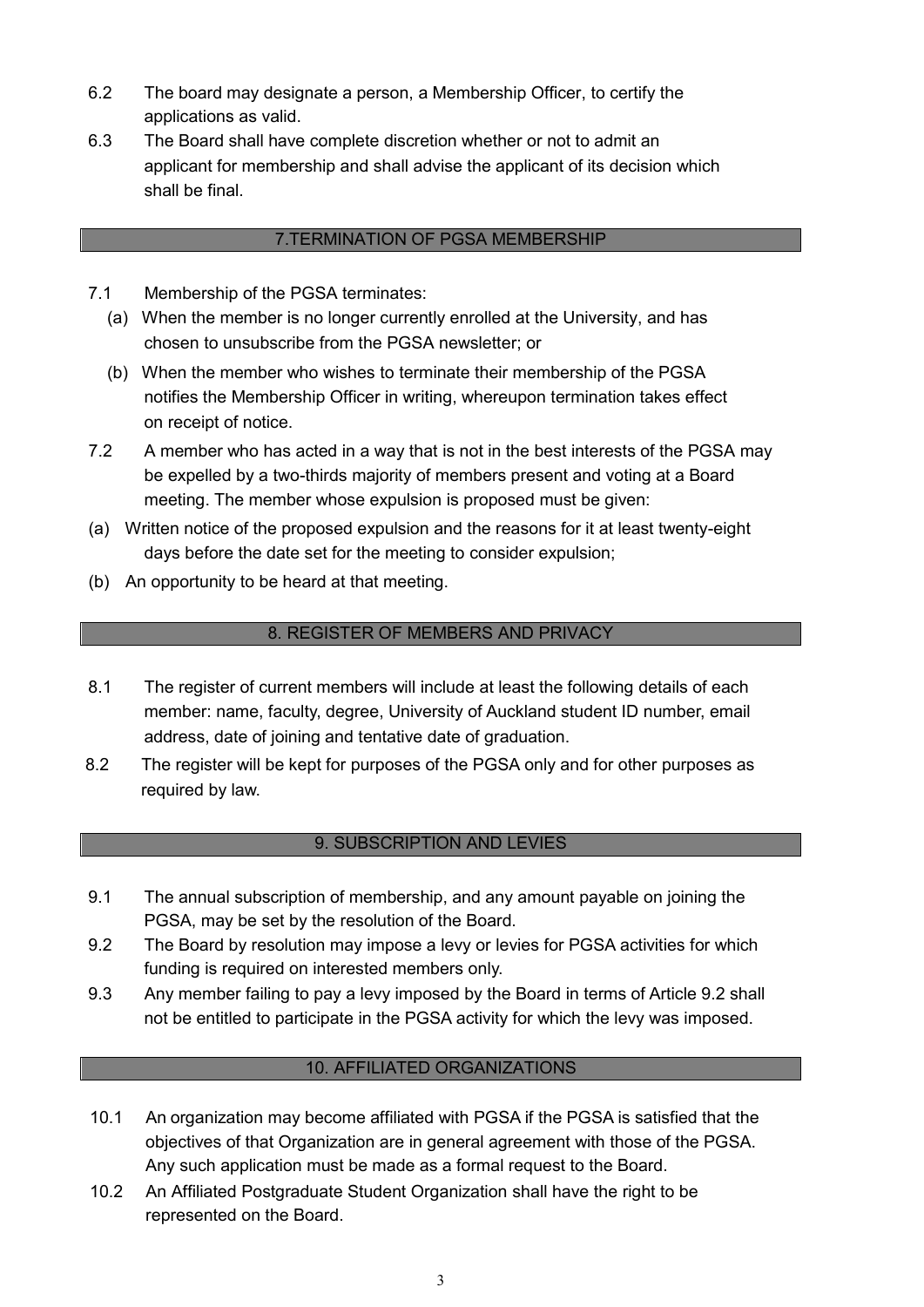- 10.3 A decision to grant affiliation status to any organization shall be made by resolution at a PGSA Board meeting.
- 10.4 Members of any affiliated organization are not automatically members of the PGSA.

#### 11. GENERAL MEETINGS

- 11.1 An Annual General Meeting shall be held once in a calendar year. The Annual General Meeting must be held not less than nine (9) nor more than fifteen (15) months after the preceding Annual General Meeting. Meetings shall be held at a time and place fixed by the Board.
- 11.2 A special General Meeting may be called by the Board or by written requisition by a Member to the Secretary signed by not less than a quarter of the Members.
- 11.3 At least fourteen (14) days before any General Meeting the Secretary shall post to all Members written notice of the business to be conducted at the General Meeting (including in the case of an Annual General Meeting copies of the Annual Report, Statement of Accounts, and notice of any motions and the Board's recommendations in respect thereof).
- 11.4 A General Meeting may be attended by all Members.
- 11.5 Proxy voting is not allowed.
- 11.6 All General Meetings shall be chaired by the President of the Board or in the President's absence by the Academic Vice President or the Student Engagement Vice President. If none of them are present at the meeting, the Board shall elect a Board member for the purpose of chairing the meeting. Any President shall have a casting vote.
- 11.7 Voting at General Meetings shall be by voice vote, by show of hands, or, on demand of any Member present, by secret ballot. Each Member shall be entitled to one (1) vote, except as provided in Article 11.6.
- 11.8 The business of the Annual General Meeting shall be:
	- (a) Minutes of the Previous General Meetings;
	- (b) Annual Report by the President of the Board;
	- (c) Statement of Accounts;
	- (d) Motions of which notice has been given;
	- (e) Plans for the balance of the calendar year;
	- (f) General business.
- 11.9 Any Member wishing to propose any motion for consideration at any General Meeting shall forward written notice of the motion to the Secretary not less than twenty-eight (28) days before the date of the meeting. The Board may consider all such notices of motion and provide recommendations to Members in respect of them. The Motion(s) must be presented at the meeting in accordance with Article 11.8 (d).

#### 12. RUNNING GENERAL MEETINGS

12.1 A quorum for a General Meeting is the greater of five percent (5%) of the Members or twenty-five (25) of those members.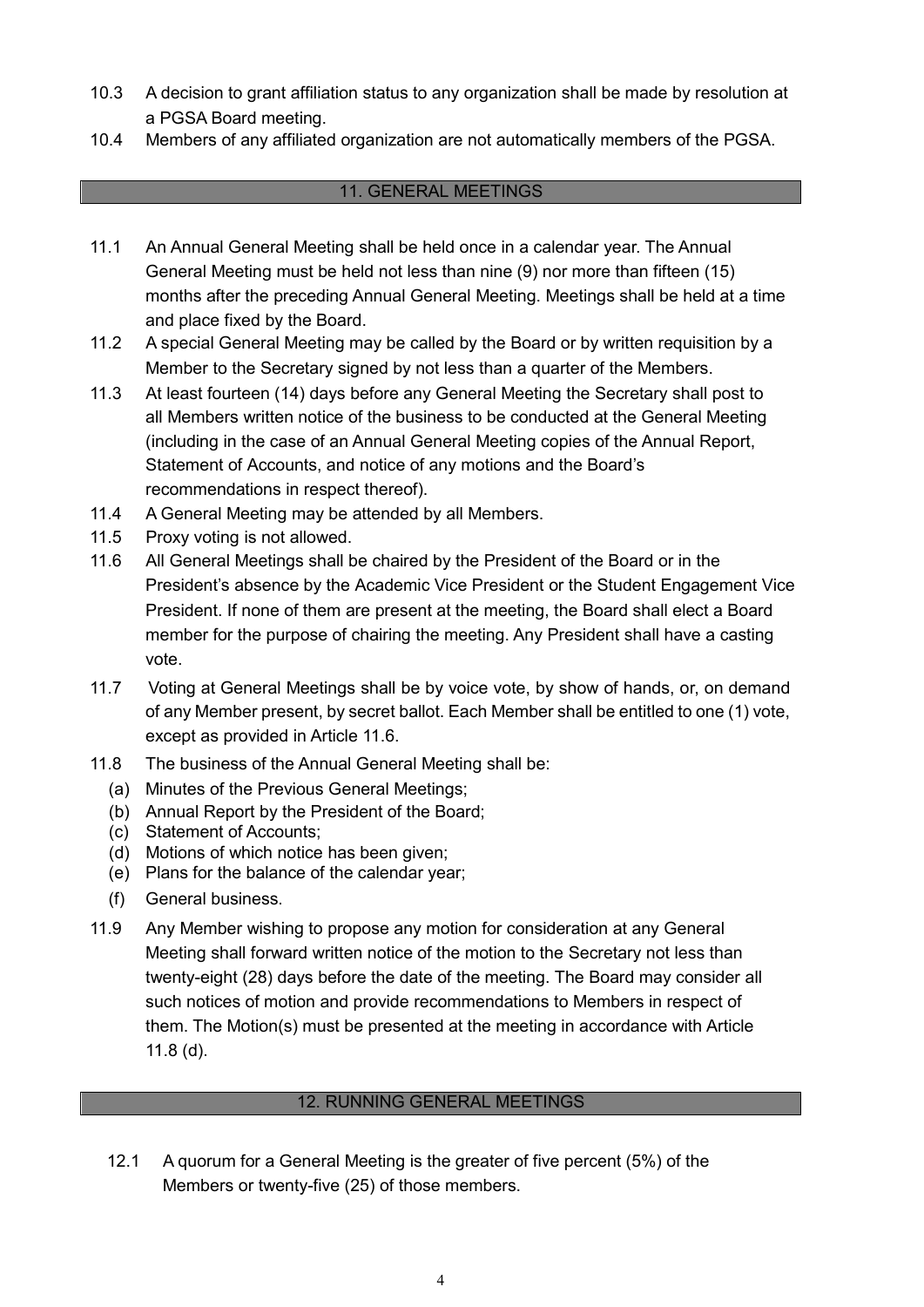- 12.2 Decisions at a General Meeting are made by a majority of Members present and voting except for those matters when this Constitution specifically requires a greater voting majority.
- 12.3 Decisions of a General Meeting are binding on the Board.
- 12.4 Minutes of all General Meetings shall be taken and held by the Secretary. The minutes of an Annual General Meeting shall be ratified at the next Annual General Meeting and signed by the President. The minutes of a Special General Meeting shall be ratified at the next Special or Annual General Meeting that is held, and signed by the President.
- 12.5 The minutes of any meeting shall be made available for individual inspection by any Member within fourteen (14) days of a request being received by the Secretary.

## 13. GOVERNING BOARD

## **Composition**

- 13.1 The Governing Board shall comprise not less than fifteen (15) or more than twenty-one (21) members made up of:
	- (a) Up to three (3) representatives of the Faculties of Arts, Science, Engineering, and Medical and Health Sciences each; and
	- (b) Up to two (2) representatives of the Faculty of Creative Arts and Industries, the Faculties of Law and Education, and the Business School each; and
	- (c) Other such members appointed by the Board in accordance with Article 13.2 (b).
- 13.2 Appointments of Board Members are made as follows:
	- (a) The representatives of a Faculty that has an Affiliated Postgraduate Student Organization will be appointed by that Organization; and
	- (b) In the event that there are fewer than fifteen (15) board members at any time the board may call for candidates and appoint board member(s) from any Faculty. In the event that a Faculty has fewer than the representatives allotted to it in accordance with Article 13.1 and a member of that Faculty wishes to fill the vacancy the board must appoint that member, unless that member has been removed from the board during that term, or the Board feels the member is not qualified to serve on the board.

## **Vacancies**

- 13.3 Vacancies may arise through expiry of the current term of office in terms of section 13.12 of the PGSA Constitution, voluntary resignation, or dismissal in terms of section 13.28 and 13.29 of the PGSA Constitution. Members are required to write the Board to affect their resignation with a minimum of two weeks of notice.
- 13.4 On becoming aware of a vacancy, the Board shall:
	- (a) Review the current Board composition in terms of section 13.1 of this Constitution and discuss the vacancy to identify any other requirements of the Board;
	- (b) If an appointment is required in terms of section 13.2(a) of this Constitution, the President shall contact the Affiliated Postgraduate Organization to seek nominations; and
	- (c) If an appointment is required in terms of section 13.2(b), the Board shall, depending on the nature of appointment required, seek nominees from either all postgraduate students or postgraduate students from a particular faculty.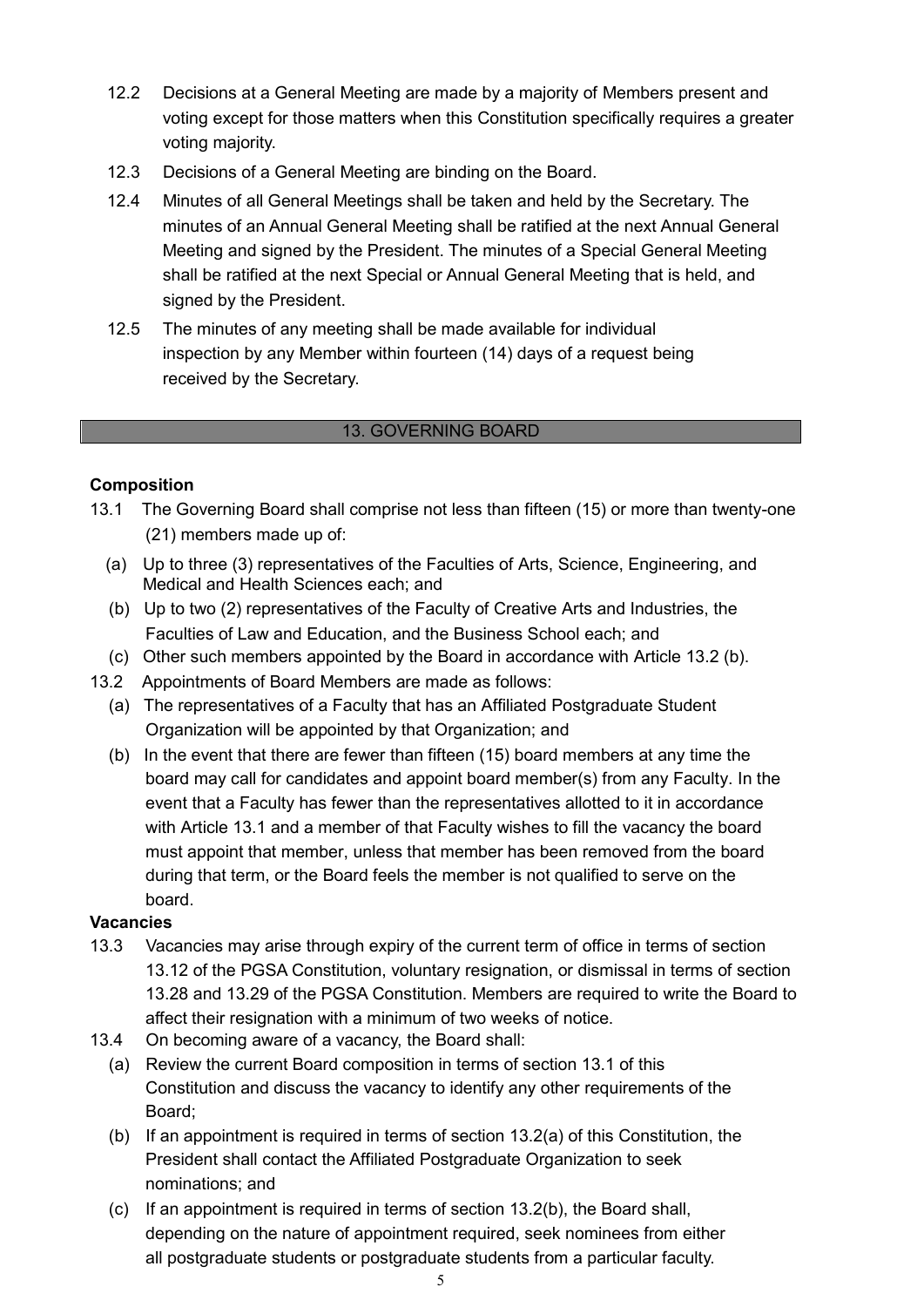## **Nominations**

- 13.5 Nominations received in terms of section 13.2(a) of this Constitution will be regarded as an appointment by the Board unless the nominee has been previously dismissed in terms of sections 13.28, 13.29 or 13.30 of this Constitution.
- 13.6 Nominations received from individual Postgraduate students in terms of section 13.2(b) must be forwarded to the Secretary.

# **Requirements for Nominees**

- 13.7 Nominees must:
	- (a) Be available to attend PGSA Board meetings on a regular basis;
	- (b) Be able to serve a minimum term of six (6) months;
	- (c) Provide reasons for their interest in becoming a Board member;
	- (d) Provide any other information that may be reasonably expected to be in the interest of the PGSA;
	- (e) Be informed that their names and information supplied in (c) and (d) will be disclosed to the PGSA members so as to afford all PGSA members the opportunity to object or raise concerns regarding their proposed appointment to the Board; and
	- (f) Attend an Induction Meeting of the PGSA Board.

## **Appointment Process**

- 13.8 If the nominee still wishes to join the Board after attending an Induction Meeting, the nominee's name and information supplied in 13.7 (c) and (d) above will be disclosed to all PGSA members through the PGSA newsletter so as to afford the PGSA members the opportunity to raise any objections or concerns regarding the proposed appointment.
- 13.9 Objections must be received within seven (7) business days of being disclosed in terms of 13.8.
- 13.10 If no objections have been received, the Board may use its discretion to contact the referees supplied in terms of 13.7 (e) above and must vote on the appointment at the next Board meeting.
- 13.11 If objections have been received the Board must consider these objections and discuss them at the next Board meeting and may vote on the appointment. The referees supplied, however, in terms of 13.7 (e) must be contacted prior to such a vote.

## **Term of Office**

- 13.12 The term of office for Office Bearers runs from the conclusion of one Annual General Meeting until the conclusion of the next Annual General Meeting. No Office Bearer may serve more than two terms in succession, or four (4) years in total in an office currently or previously appointed in.
- 13.13 The term of office for other Board members runs from their appointment in accordance with Article 13.2 until their voluntary resignation or their dismissal in accordance with Articles 13.28, 13.29 or 13.30.
- 13.14 No Board member may sit on the Board for more than six (6) years in total.

# **Appointment of Officers**

13.15 At the first meeting of the Board after the Annual General Meeting at which it is appointed its members shall elect from among themselves; a President, an Academic Vice President, a Student Engagement Vice President, a Secretary, a Treasurer, an Events Head, and a Communications Head. All official positions will be voted through a balloting system, which will be tallied. The PGSA Administrator will count the vote. Re-election will be conducted in case of a tie.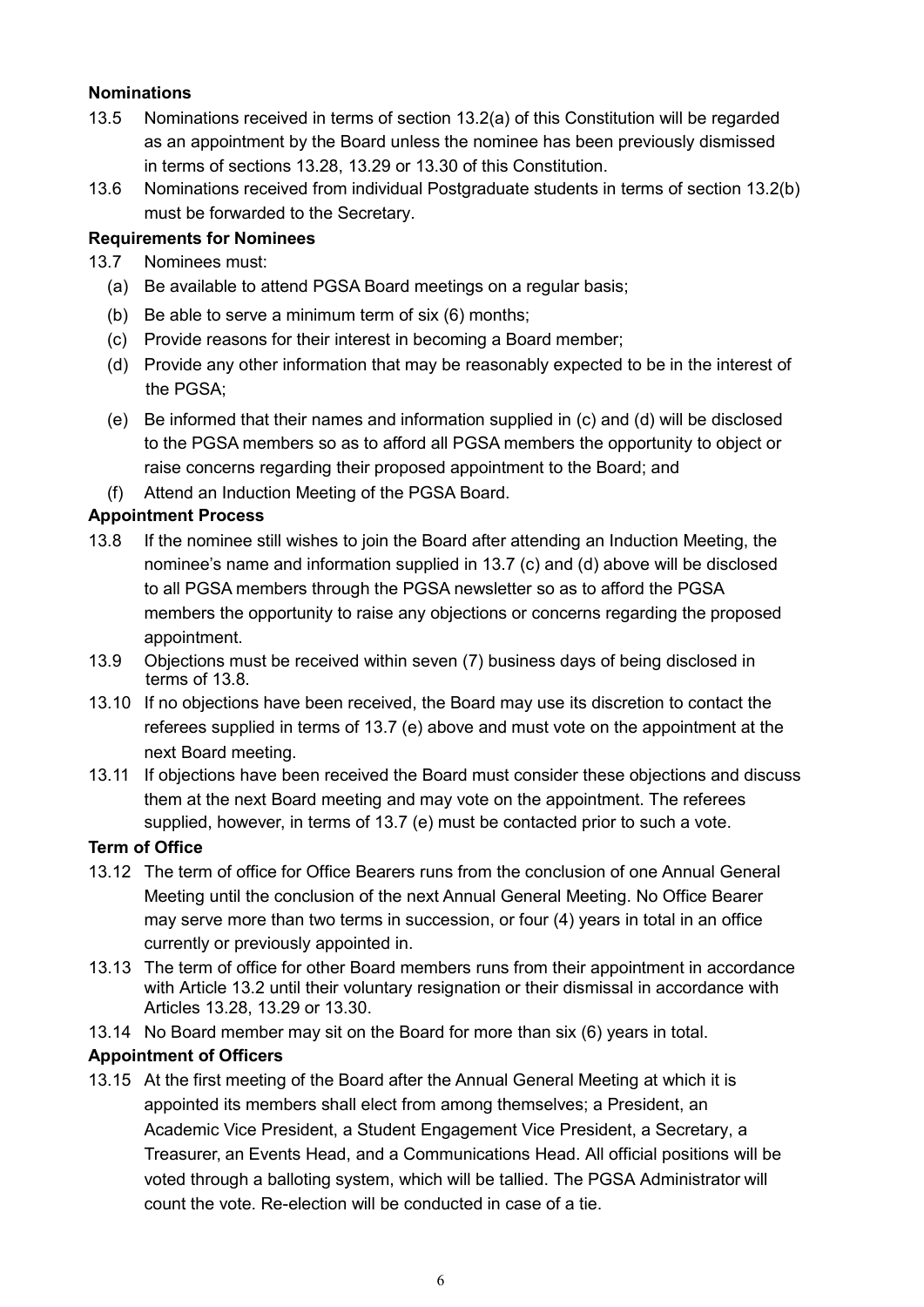- 13.16 The Executive Committee of the Board shall have the power to make decisions about and implement matters agreed upon by the Board; other such members can be appointed to the Executive Committee as the Board sees fit.
- 13.17 The election of officers shall be by consensus, or failing agreement, by simple majority of all members.
- 13.18 Voting must be done by secret ballot. For any unopposed positions, a verbal vote may be taken.
- 13.19 Except for as provided 13.20 nothing in these Articles shall prevent a Board member from holding two (2) or more of the positions in 13.15.
- 13.20 The President may not hold any other position on the Board or Chair any subcommittee.

# **Powers of the Board**

- 13.21 The Board has the power to:
	- (a) Administer and manage the affairs of the PGSA;
	- (b) Conduct elections or appoint delegates as required to ensure representation of its members on all bodies affecting the interests of the PGSA;
	- (c) Appoint a person to the Board to fill a vacancy in accordance with Articles 13.2 and 13.5;
	- (d) Establish subcommittees to be responsible for on-going matters or special tasks, and to delegate any power, function or responsibility except for those in Articles 13.4 (b), (c) and 13.5 or any other power which cannot by law be delegated; and
	- (e) Decide on applications of membership on the basis of special circumstances.

# **Duties of Office Bearers**

13.22 In addition to duties specified elsewhere in this Constitution, the duties of the Office Bearers are as follows:

# (a) *President:*

# General Duties

- i. Shall preside at all Special and Annual General Meetings of the PGSA and at all Board meetings.
- ii. The President is responsible for making sure that each meeting is planned effectively, conducted according to this Constitution and that matters are dealt with in an orderly, efficient manner. The President must make the most of their board members and lead the Board. This also involves regularly reviewing the Board's performance and identifying and managing the process for renewal of the Board through recruitment of new members.
- iii. The President is responsible for determining and formulating the agenda items for Board meetings with the assistance of the Board Vice President and the Secretary.
- iv. The President must coordinate the board to ensure that appropriate policies and procedures are in place for the effective management of the organization.
- v. To provide support to the PGSA Administrator.
- vi. To represent the organization as its figurehead. (President may from time to time be called upon to represent the PGSA and sometimes be its spokesperson at, for example, events or meetings.)
- vii. Delegate assignments and duties to other Board members.

# During Meetings

- viii. Open the meeting;
- ix. Check for quorum;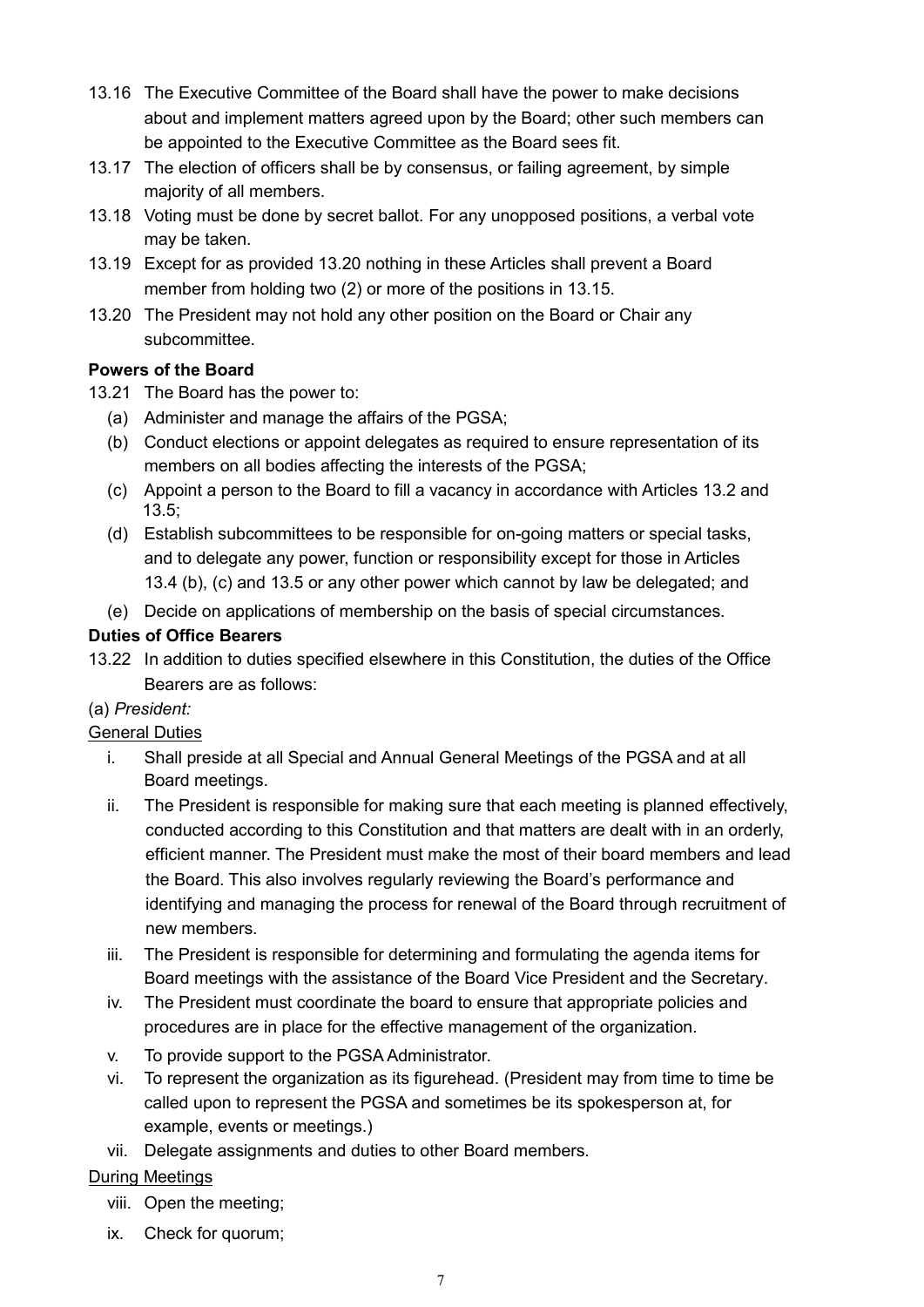- x. Conduct the business of the meeting according to the order of the agenda unless it is altered with the consent of the members;
- xi. Confine discussion to the item actually before the meeting and to see that it is dealt with and settled before passing on to the next item;
- xii. Allow free and, if necessary, formal debate;
- xiii. Give all those wishing to speak an opportunity to do so, to see that their remarks are addressed to the President and to allow no private discussion or personal matter to be introduced in a negative way;
- xiv. Say who is to speak, if two people should speak at the same time  $-$  the President's decision on such points is final;
- xv. Make every effort to let any meeting over which they preside understand the reasons for and purpose of their rulings;
- xvi. Close the meeting when all matters are attended to.

# (b) *Academic Vice President*

## General Duties

- i. Shall have the powers and duties of the President in their absence or during their disability, and such other powers and duties as the Board may from time to time decide;
- ii. Shall perform on their behalf such duties as may be delegated by the President;
- iii. Shall represent the PGSA at academic events;
- iv. Shall represent the PGSA on academic committees, such as those involving the Doctoral Skills Programme;
- v. Be an active member of the Board.

# (c) *Student Engagement Vice President*

# General Duties

- i. Shall have the powers and duties of the President in the absence or during the disability of both the President and the Academic Vice President, and such other powers and duties as the Board may from time to time decide;
- ii. Shall perform on their behalf such duties as may be delegated by the President;
- iii. Shall represent the PGSA at student engagement events;
- iv. Shall be a key point of contact on the Board for Affiliated Postgraduate Student Organizations;
- v. Shall have the power to establish representation positions, such as for mature students or international students, which may be represented on the board but not hold a voting position on the Board unless they are voted in as full Board members in terms of section 13.8;
- vi. Be an active member of the Board.

## (d) *Secretary*

# General Duties

- i. Keep the records of business transacted at meetings;
- ii. Make sure that an electronic copy of the Constitution is easily accessible at all meetings of the Board and the PGSA Annual General Meeting;
- iii. Keep a register of current members of the PGSA Board;
- iv. Notify all Board members at least five (5) days before a Board meeting is due, either orally, by post, or by email.

## Before Meetings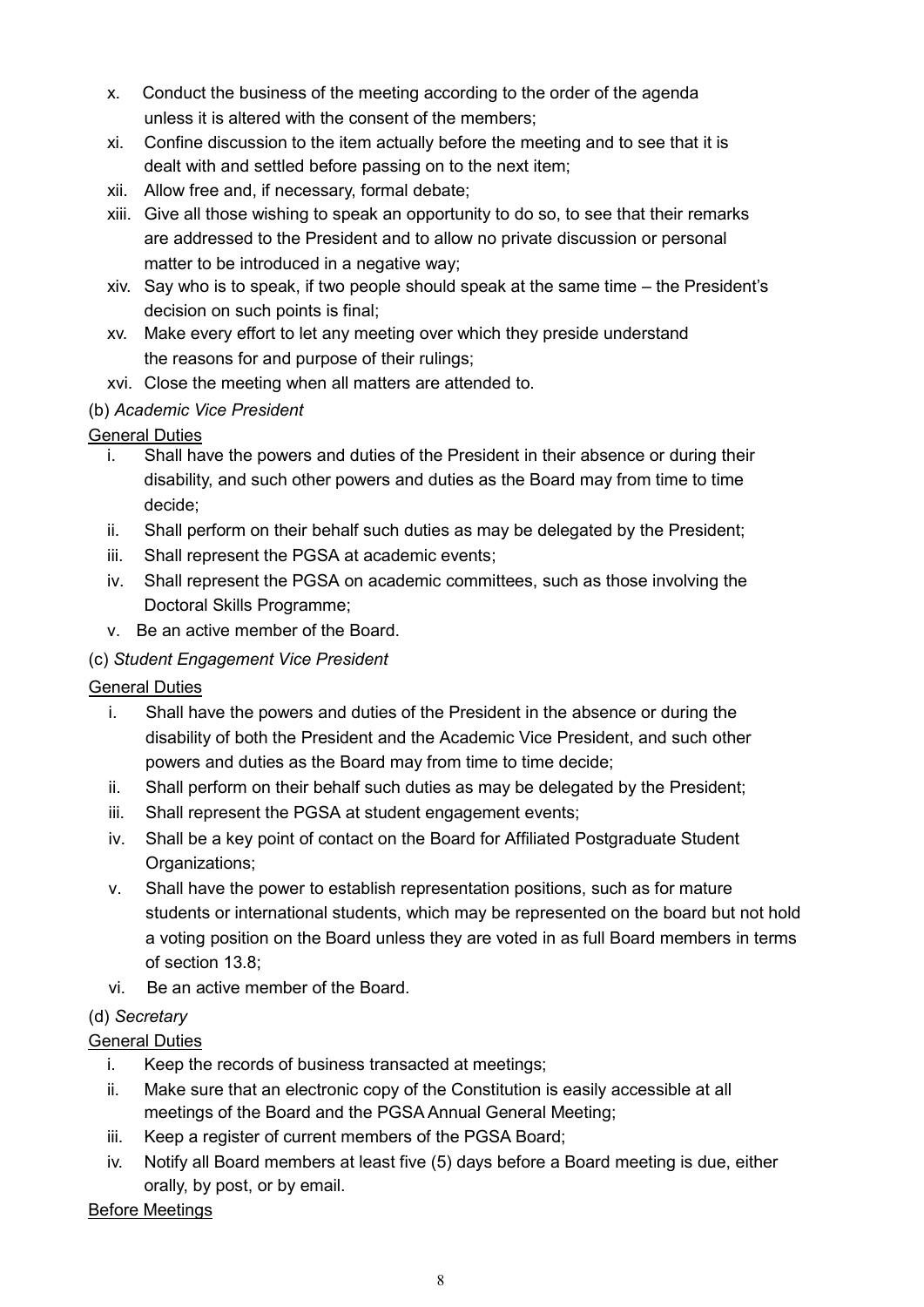- vi. Make sure that the minutes of the previous meeting are written up and a copy has been circulated to all Board members with notice of the next meeting;
- vii. Keep all the papers that may be needed at the meeting;
- viii. Have any reports or information ready which may have been asked for at the previous meeting.

## During Meetings

- ix. Make a note of those present and also of all apologies;
- x. See that a quorum is present before any Board business is done;
- xi. Take minutes of the meeting;
- xii. Assist the Chair with any information required, including giving advice on the consequences of the correspondence items or other documents.

## After Meetings

- xiii. Draft or check the minutes as soon as possible and submit them to the Board for approval;
- xiv. Write any letters, secure any information, or take any action on matters decided by the Board;
- xv. Write-up the final minutes for circulation;
- xvi. Have the minutes typed and sent out to all the members of the Board;
- xvii. If action is to be taken on an item by anyone, check that they know what they are meant to do and when the Board needs to have a result.

## (e) *Treasurer*

## General Duties

- i. Assist the Board with the proper handling of the finances of the organization, but not for the actual raising of money;
- ii. Ensuring that the Board is regularly informed of the financial position of the organization;
- iii. Assist the Board with preparing an annual statement to be approved at an Annual General Meeting and registered with the Companies office;
- iv. Assist the Board with the preparation of an annual budget.

# (f) *Events Head*

# General Duties

- i. Organize an events team which may run events for the PGSA that further or carry out its objectives;
- ii. Report to the Board on the running of events, including general comments on how the event was, any feedback from attendees, and how the event furthered or carried out the objectives of the PGSA;
- iii. Ensure all receipts from events are submitted to the Treasurer for accounting purposes;
- iv. Assist the Board with the preparation of an annual budget.

# (g) *Communications Head*

# General Duties

- i. Organize a communications team which may communicate with Members through emails, the PGSA website, and social media, and generally maintain the PGSA Website;
- ii. Solicit details for communications from the Board and from Members;
- iii. Ensure that mass communications to Members only contain the following: updates about the PGSA, promotion of PGSA events, official communications from the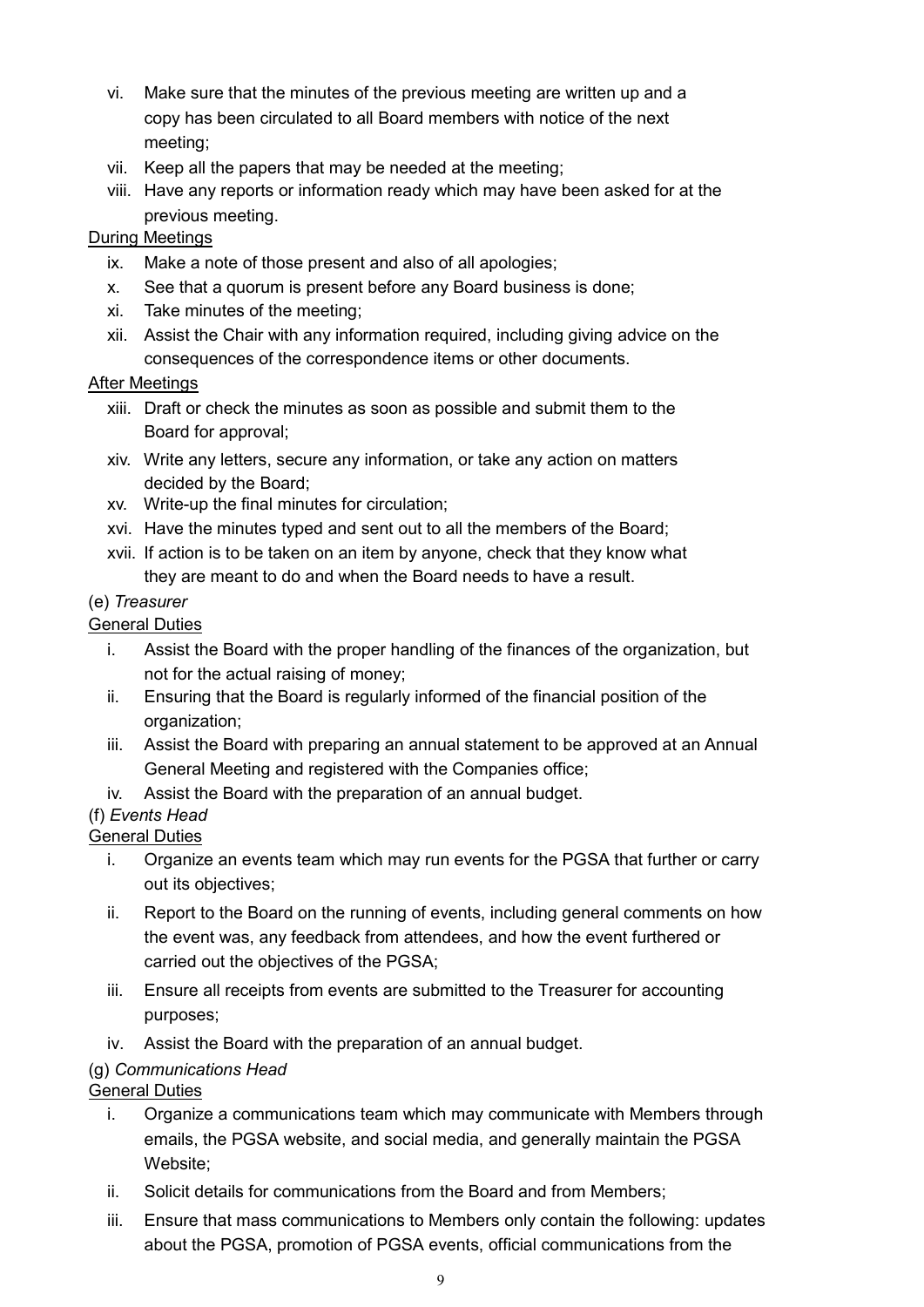University which are relevant to Members, advertisements of Members' research, and other such content as passed by Board resolution as described in section 13.27.

## **Notice of Meetings**

- 13.23 A meeting of Board members may be called on not less than two (2) days' notice given by the President. By unanimous agreement the Board members may meet at any time.
- 13.24 Meetings may be held by the Board members assembling together at the notified or agreed time and place or by means of audio, or audio and visual, communication by which all members participating and constituting a quorum, can simultaneously hear each other throughout the meeting.

## **Extraordinary Business**

- 13.25 If a business is required to be transacted and due to time or other constraints having regard to all circumstances it is not reasonably practical to hold a meeting the Board may conduct business by telephone, email, or internet poll providing that:
	- (a) All Board members are given reasonable opportunity to provide their opinions on the matter; and
	- (b) The Board takes all reasonable steps having regard to all circumstances to ensure that all Board members are given the opportunity to be polled or to vote on the matter; and
	- (c) The number of Board members polled or voting represents a quorum under article 13.26.

#### **Quorum**

13.26 A majority (greater than fifty (50) percent) of Office Bearers must be present and participating in the meeting (as defined in 13.23) to constitute a quorum. No business may be transacted if a quorum is not present.

## **Voting**

13.27 Each Board member has one vote. The President may exercise a casting vote. A resolution is passed if agreed by all members present or if a majority of votes cast is in favour of it. A member present is presumed to have agreed and voted in favour of a resolution unless the member expressly dissents or votes against. Voting is capped to the number of Faculty Representatives as stated in Articles 13.1 (a) and (b). (This article is for agenda items only, for board member election see 13.15)

## **Dismissal of a Board Member for Absence**

- 13.28 A member of the Governing Board may be dismissed by a resolution of the Board at a meeting of the Board members conducted pursuant to this Constitution, provided that such a resolution is passed by a majority of two-thirds of those Board members present and voting, where:
	- (a) The member has failed to attend two (2) consecutive meetings without tendering an apology prior to those meetings; or
	- (b) The member has failed to attend five (5) consecutive meetings without good excuse; and
	- (c) The procedures in Article 13.20 are to be followed in regards to the format of proceedings.

## **Dismissal of a Board member for Other Reasons**

- 13.29 A member of the Governing Board may be dismissed by a resolution of a General Meeting, provided that such a resolution is passed by a majority of two-thirds of those members present and voting.
- 13.30 A board member may also be dismissed if initiated by a petition of no less than three (3) Board members: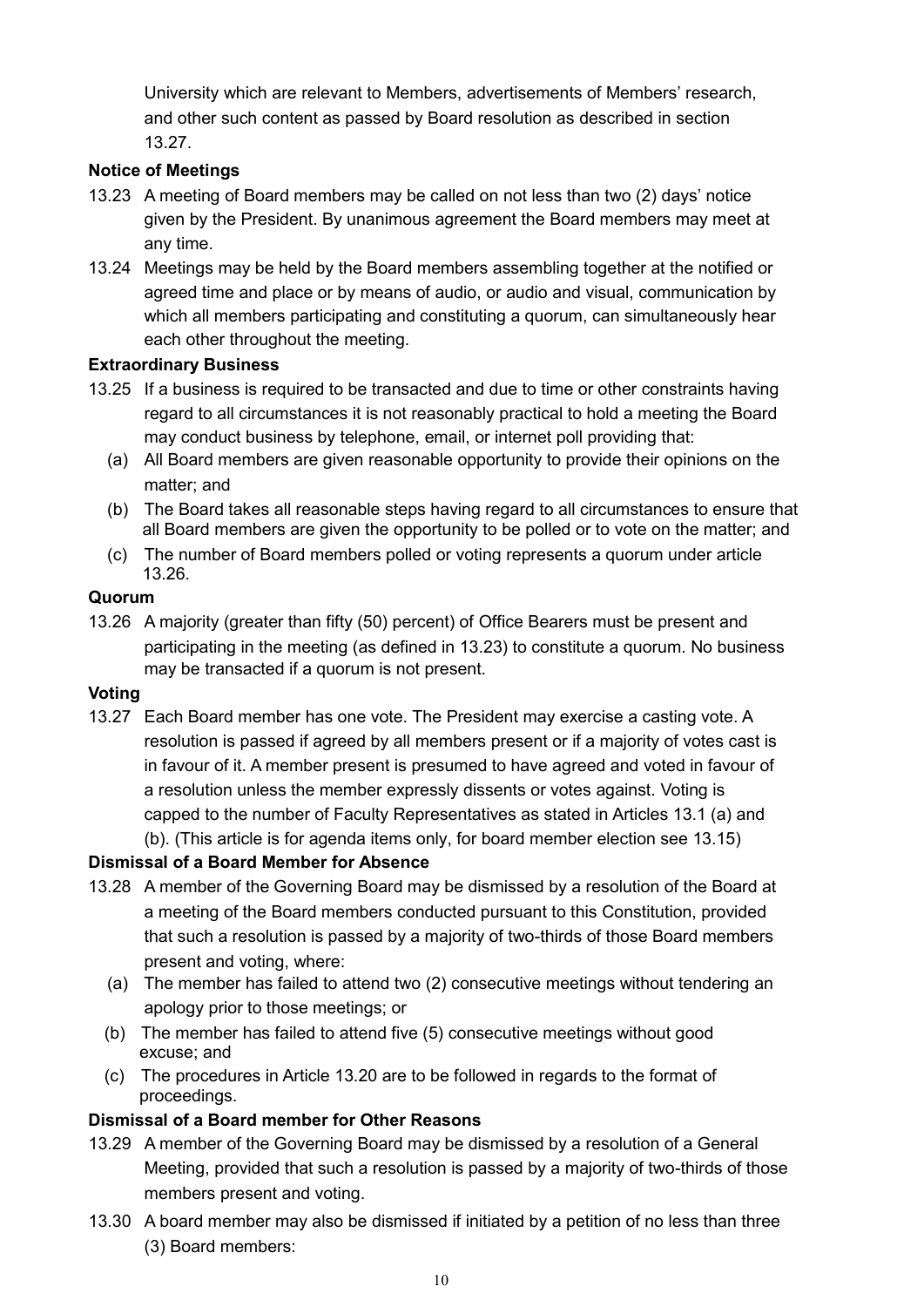- (a) On receipt of such a petition, the existing Board may meet in the absence of the relevant Board member to discuss the matter. If the Board decides by a simple majority vote to proceed with the dismissal process then the Board must:
	- i. Give written notice of the Board's intention to the relevant Board member, at least fourteen (14) days prior to the next meeting;
	- ii. Provide the relevant Board member with written reasons for the consideration of dismissal; and
	- iii. Give the relevant Board member seven (7) days to respond in writing to the notice.
- (b) At the meeting where the dismissal is to be discussed, the relevant Board member must be given the opportunity to be heard, after which, the Board will deliberate in his/her absence;
- (c) The Board may call for voluntary resignation by a simple majority and acceptance will be recorded as a voluntary resignation;
- (d) If the Board member declines to resign, the Board may dismiss such a member by a two-thirds majority and the dismissal will be recorded as such.
- 13.31 Any removal from the Governing Board shall be considered separately from an expulsion of membership (in terms of article 7.2), if such an expulsion is deemed necessary.

# **Suspension of Duties of an Office Bearer**

13.32 If a petition for dismissal of a Board member has been raised as in Article 13.30 and said member is an Officer Bearer, the Board may decide by a majority vote to suspend the duties of the Office Bearer in question until the dismissal process is resolved. A temporary Office Bearer to undertake the duties of the suspended Office Bearer may be elected from the Board by consensus or simple majority as described in Article 13.17, and must step down if the Board member in question is not dismissed to allow the Board member to resume their duties as Office Bearer.

## 14. CONTROL OF FUNDS

- 14.1 The Board shall, subject to this Constitution, control the expenditure, assets and liabilities of the PGSA, and shall manage any funds accruing to it by way of fees or otherwise, and shall provide for the banking, investment and spending of those funds.
- 14.2 If the board decides that an external audit of the financial statements is desirable it may appoint an external auditor.
- 14.3 The PGSA bank account must have two signatories: the Treasurer and one other person appointed by the board. The bank account must be set up so that cheque and cash withdrawals require authorisation by both signatories.

## 15. AMENDMENT OF THE CONSTITUTION

- 15.1 The Constitution may be amended or replaced by resolution of any General Meeting passed by a two thirds majority of those Members present and voting.
- 15.2 Any proposed motion to amend or replace the Constitution shall be signed by at least five (5) Members and be given in writing to the Secretary at least twenty-eight (28) days before the General meeting at which the motion is to be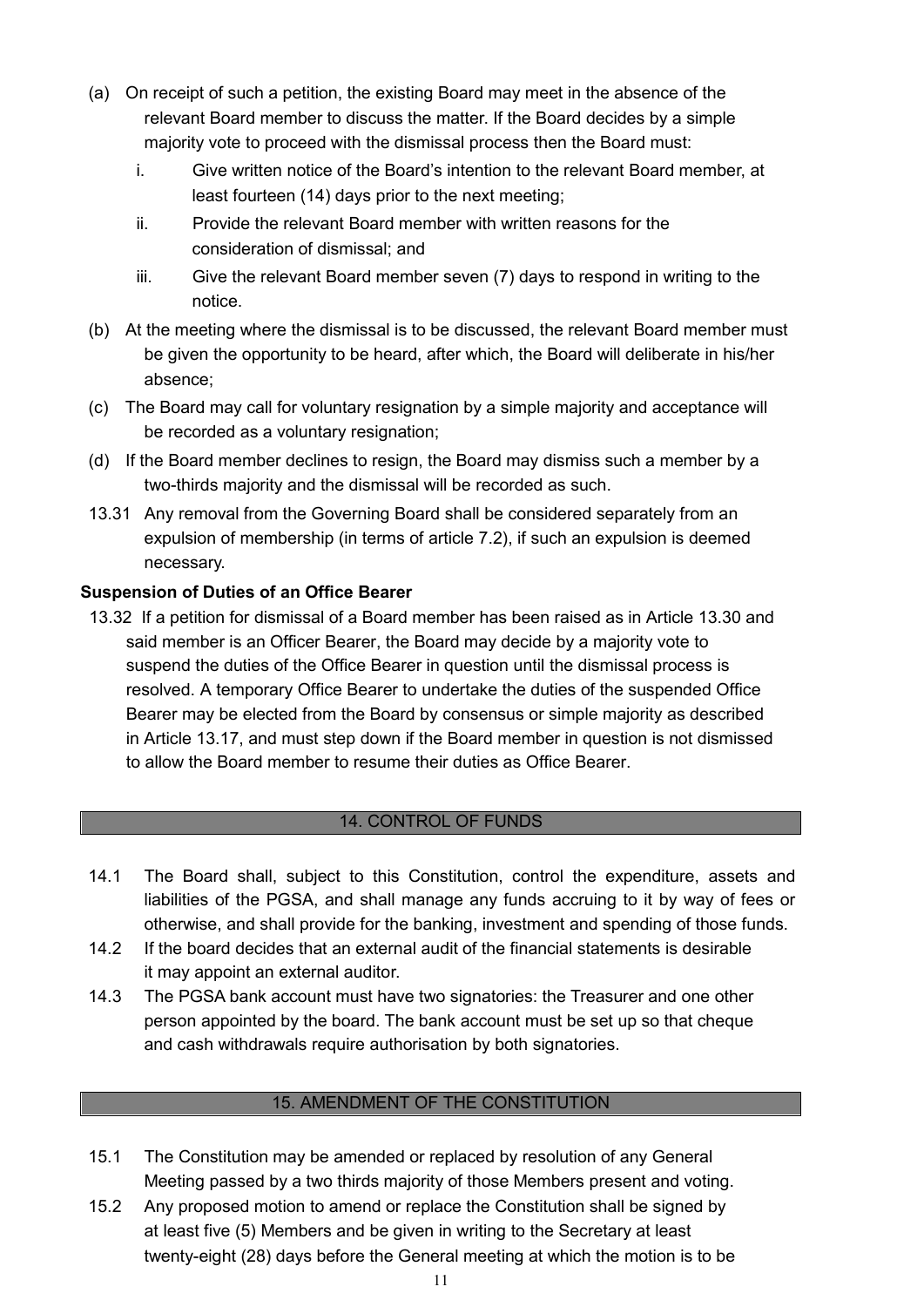considered, and accompanied by a written explanation of the reasons for the proposal.

15.3 At least fourteen (14) days before the General Meeting at which any such proposal is to be considered the Secretary shall post a written notice of the proposed motion, of the reasons for the proposal, and of any recommendations from the Board in respect of it to all Members.

#### 16. STAFF

- 16.1 Staff employed or contracted by the PGSA are responsible to and governed by guidelines drawn up by the Board.
- 16.2 Staff employed or contracted by the PGSA may not hold a voting position on the Board.
- 16.3 A Managing Director holds an ex officio position on the Board. The Board may appoint any other staff member employed or contracted by the PGSA to an ex officio position on the Board.
- 16.4 The PGSA considers itself bound to oppose discrimination as proposed by the University's official Equity Policy.

## 17. COMMON SEAL

- 17.1 The common seal of the PGSA is held by the Board and shall be used only when authorized by a resolution of the Board.
- 17.2 When the seal is used, it shall be signed by both the President and Vice President. Should one of these individuals be unavailable, the seal may be signed by the Treasurer or Secretary. There must be a total of two signatures from the Executive Committee on the seal.

#### 18. WINDING UP

- 18.1 The PGSA may be wound up under the Incorporated Societies Act 1908 if:
	- (a) A majority of the members present at a General Meeting pass a resolution to wind it up; and
	- (b) A Special General Meeting is held no earlier than twenty-eight (28) days after the first meeting to confirm or reject the resolution; and
	- (c) At the second meeting a two thirds majority of all the members present at the meeting of the PGSA:
		- i. Confirm the resolution; and
		- $ii.$  If the resolution is confirmed, set a date for it to take effect, no more than six  $(6)$ months from the time of vote.
- 18.2 On the winding-up of the PGSA, any surplus assets and profits shall be distributed to charitable organizations in New Zealand, previously selected by the Board, whose objectives include the promotion of education. No member shall personally benefit from any distribution.
- 18.3 Surplus grant funds are to be returned to Campus Life by arrangement with the PGSA Administrator.